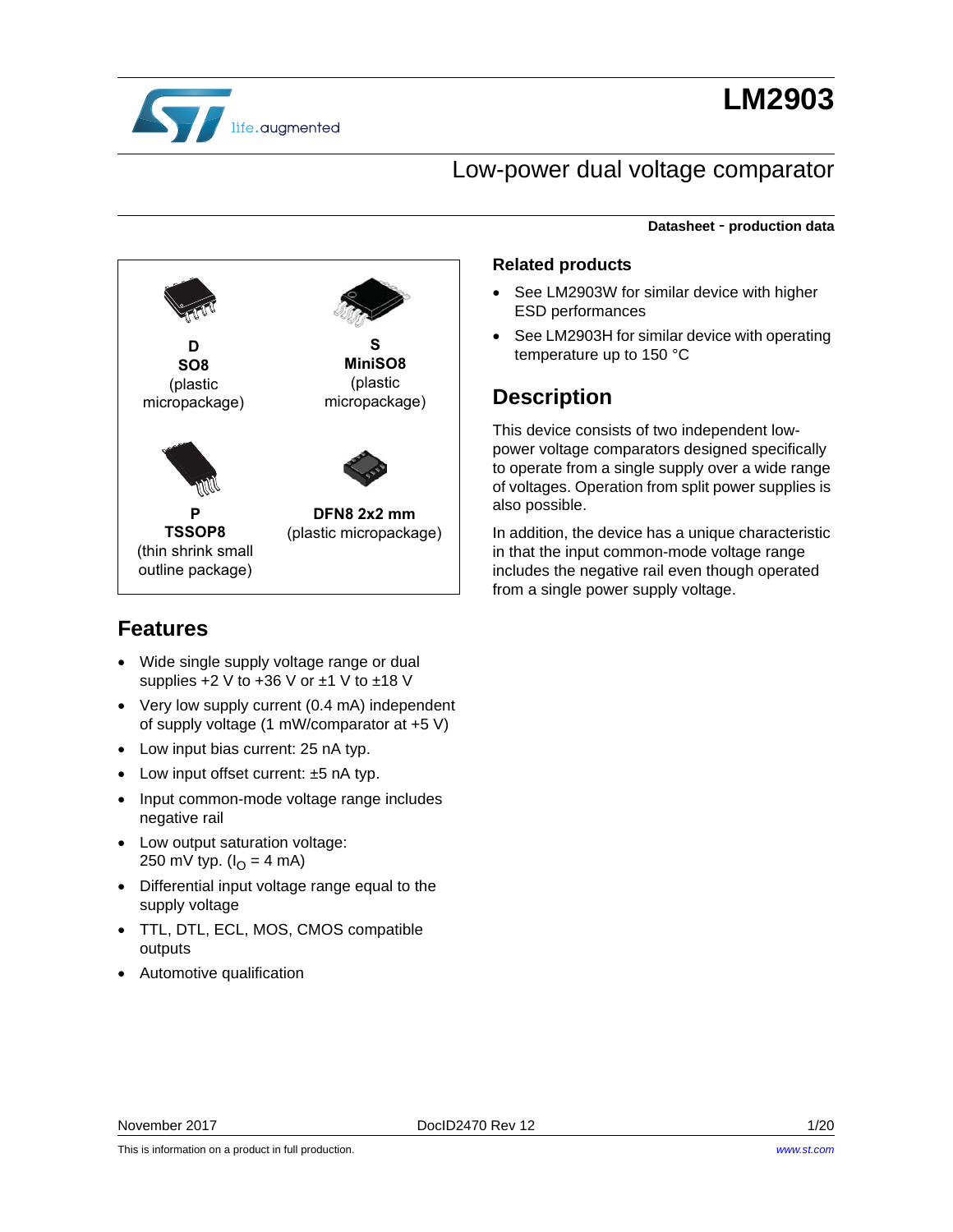# **Contents**

| 1                       |                                                          |  |  |  |  |  |
|-------------------------|----------------------------------------------------------|--|--|--|--|--|
| $\overline{2}$          |                                                          |  |  |  |  |  |
| 3                       | Absolute maximum ratings and operating conditions  5     |  |  |  |  |  |
| $\overline{\mathbf{4}}$ |                                                          |  |  |  |  |  |
| 5                       |                                                          |  |  |  |  |  |
| 6                       |                                                          |  |  |  |  |  |
|                         | 6.1                                                      |  |  |  |  |  |
|                         | 6.2                                                      |  |  |  |  |  |
|                         | 6.3                                                      |  |  |  |  |  |
|                         | DFN8 2x2 package mechanical data (LM2903Q2T)  15<br>6.4  |  |  |  |  |  |
|                         | DFN8 2x2 package mechanical data (LM2903YQ3T)  17<br>6.5 |  |  |  |  |  |
| $\overline{7}$          |                                                          |  |  |  |  |  |
| 8                       |                                                          |  |  |  |  |  |

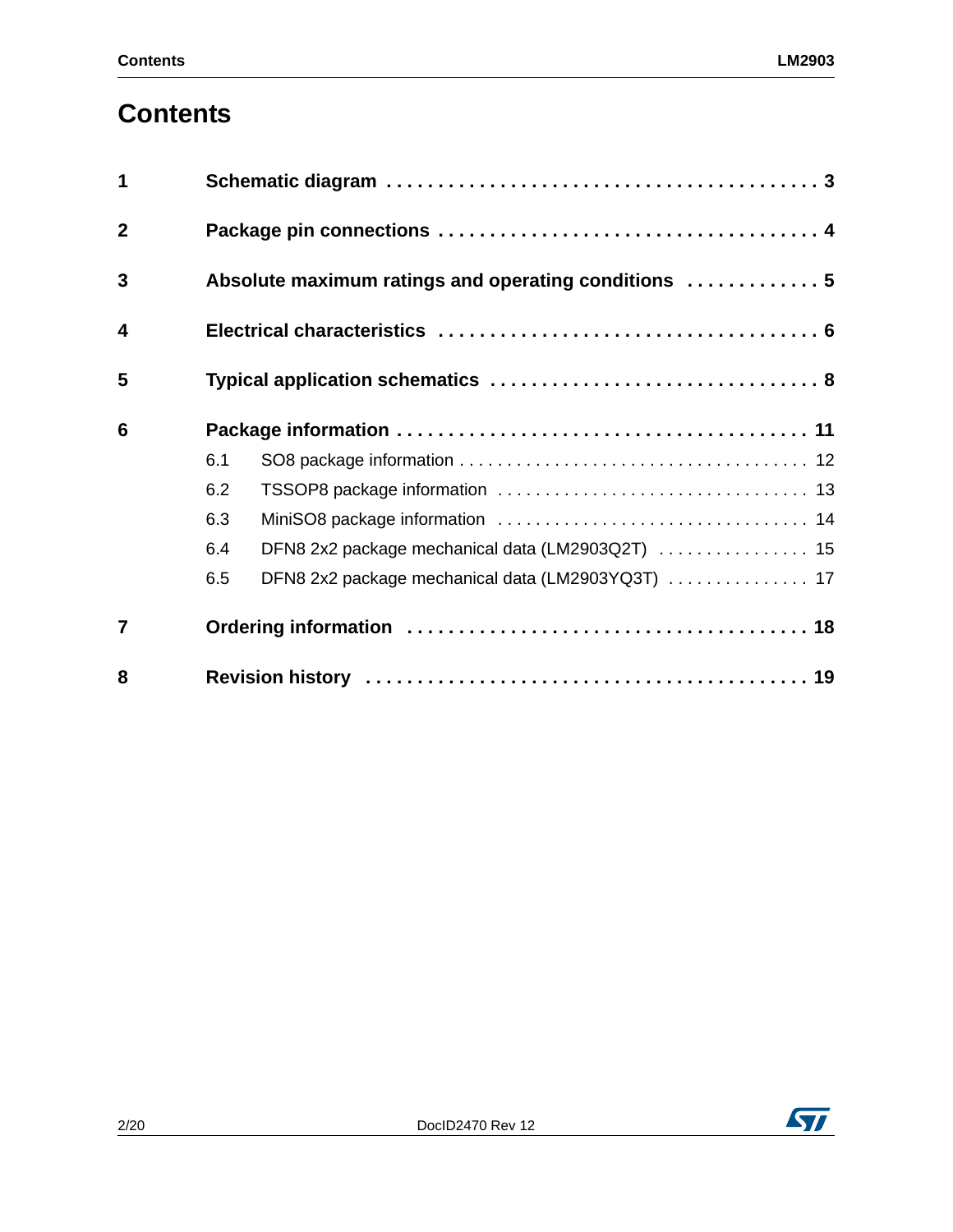# **1 Schematic diagram**



**Figure 1. Schematic diagram (1/2 LM2903)**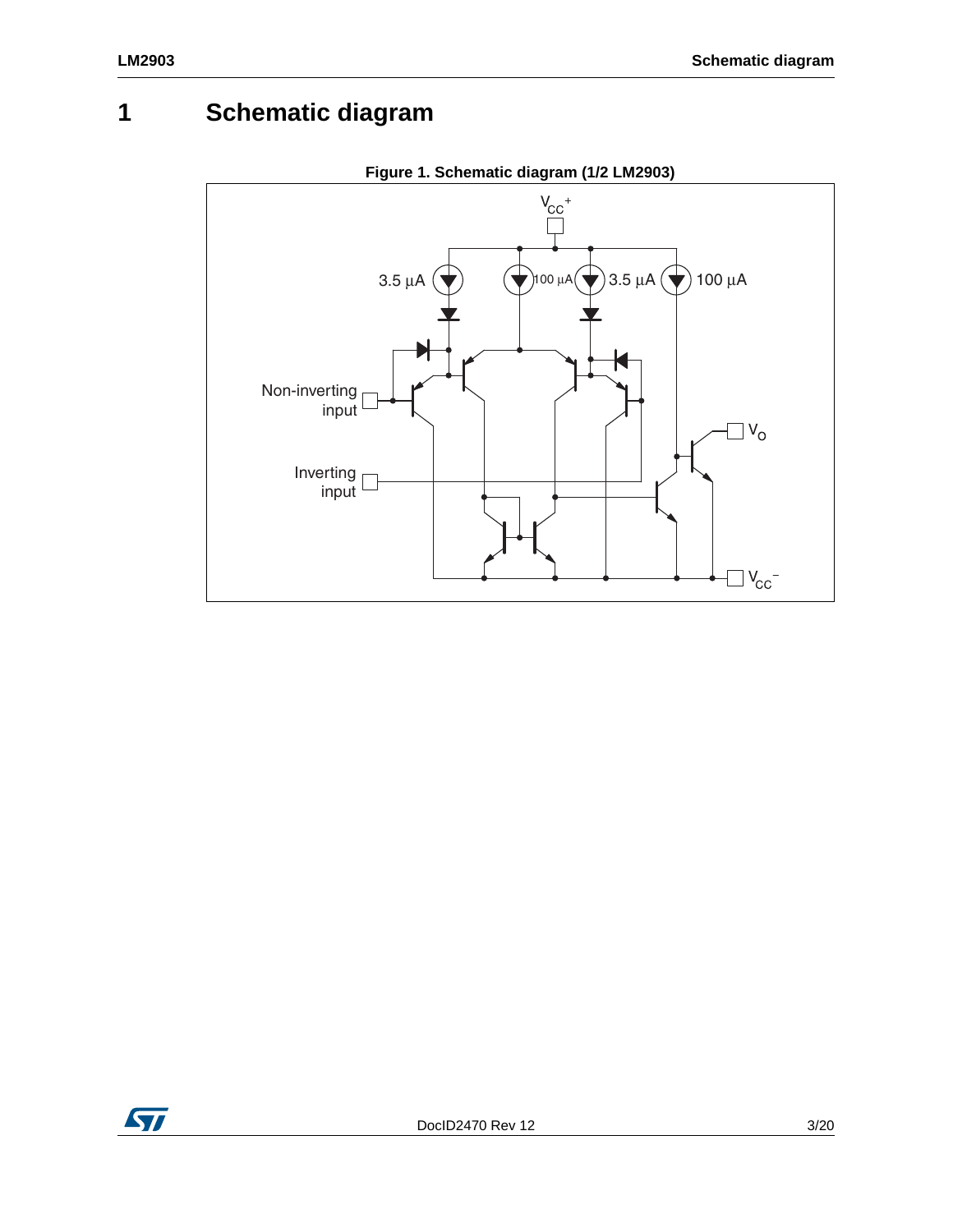### <span id="page-3-0"></span>**2 Package pin connections**





a. Exposed pad can be left floating or connected to ground.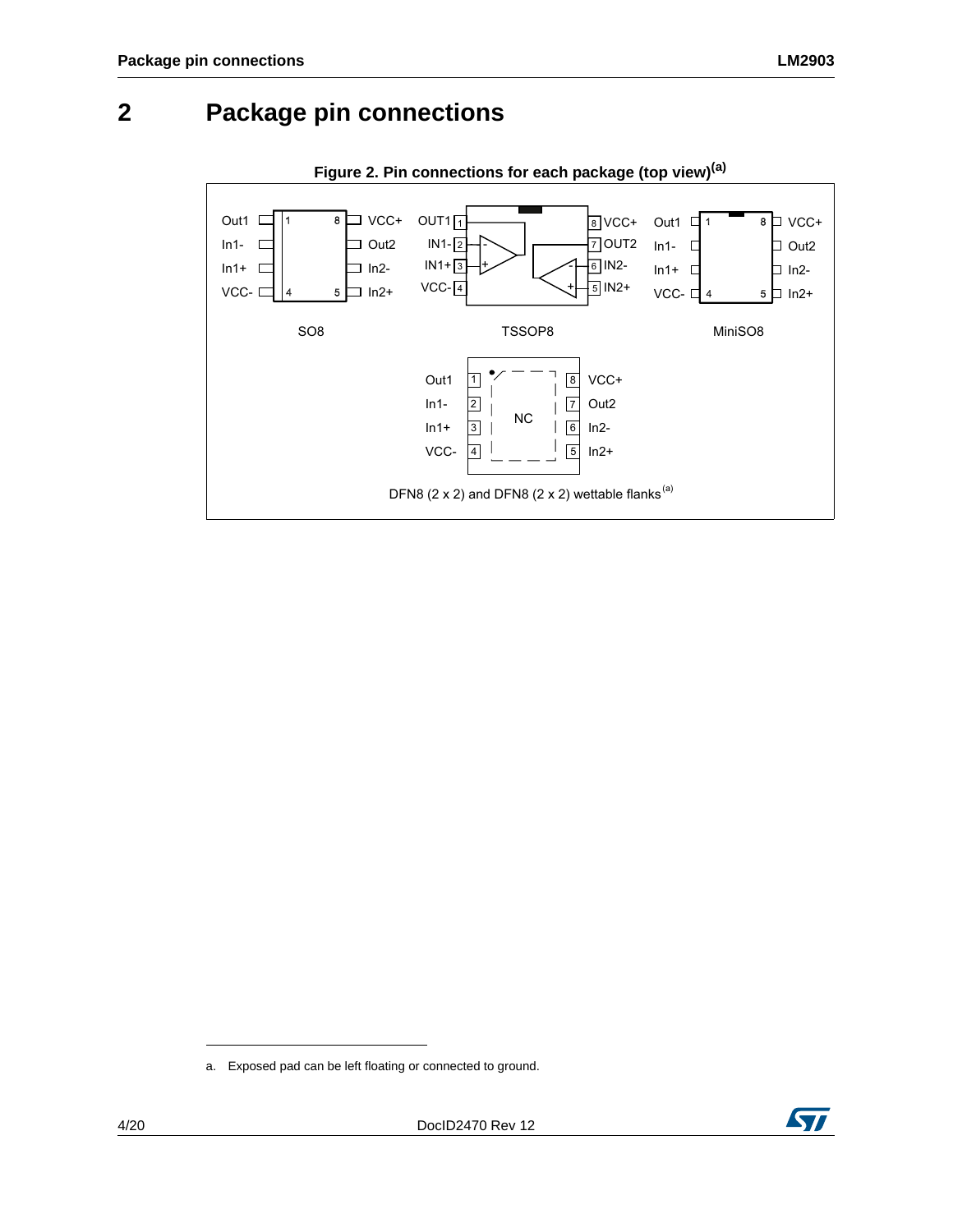## <span id="page-4-0"></span>**3 Absolute maximum ratings and operating conditions**

| Symbol                       | <b>Parameter</b>                                                                                             | Value                   | Unit |
|------------------------------|--------------------------------------------------------------------------------------------------------------|-------------------------|------|
| $V_{\rm CC}$                 | Supply voltage                                                                                               | $±18$ or 36             |      |
| $V_{\mathsf{id}}$            | Differential input voltage                                                                                   | ±36                     | V    |
| $V_{in}$                     | Input voltage                                                                                                | $-0.3$ to $+36$         |      |
|                              | Output short-circuit to ground (1)                                                                           | Infinite                |      |
| $R_{thja}$                   | Thermal resistance junction to ambient <sup>(2)</sup><br>SO <sub>8</sub><br>TSSOP8<br>MiniSO8<br>DFN8 2x2 mm | 125<br>120<br>190<br>57 | °C/W |
| $\mathsf{R}_{\mathsf{thjc}}$ | Thermal resistance junction to case <sup>(2)</sup><br>SO <sub>8</sub><br>TSSOP8<br>MiniSO8<br>DFN8 2x2 mm    | 40<br>37<br>39<br>57    |      |
| $T_{j}$                      | Maximum junction temperature                                                                                 | $+150$                  | °C   |
| ${\mathsf T}_{\textsf{stg}}$ | Storage temperature range                                                                                    | $-65$ to $+150$         |      |
|                              | Human body model (HBM) <sup>(3)</sup>                                                                        | 800                     | V    |
| <b>ESD</b>                   | Machine model $(MM)^{(4)}$                                                                                   | 200                     |      |
|                              | CDM: charged device model (all packages<br>except MiniSO8) <sup>(5)</sup>                                    | 1.5                     | kV   |
|                              | CDM: charged device model (MiniSO8)                                                                          | 1.3                     |      |

#### **Table 1. Absolute maximum ratings**

1. Short-circuits from the output to  $V_{CC}$ <sup>+</sup> can cause excessive heating and possible destruction. The maximum output current is approximately 20 mA, independent of the magnitude of  $V_{CC}^+$ .

2. Short-circuits can cause excessive heating and destructive dissipation. Values are typical.

3. Human body model: a 100 pF capacitor is charged to the specified voltage, then discharged through a 1.5 kΩ resistor between two pins of the device. This is done for all couples of connected pin combinations while the other pins are floating.

4. Machine model: a 200 pF capacitor is charged to the specified voltage, then discharged directly between<br>two pins of the device with no external series resistor (internal resistor < 5  $\Omega$ ). This is done for all couples

5. Charged device model: all pins and the package are charged together to the specified voltage and then discharged directly to the ground through only one pin. This is done for all pins.

#### **Table 2. Operating conditions**

| Symbol           | <b>Parameter</b>                                                       | Value                                                            | Unit |
|------------------|------------------------------------------------------------------------|------------------------------------------------------------------|------|
| $V_{\text{icm}}$ | Common mode input voltage range<br>$T_{min} \leq T_{amb} \leq T_{max}$ | 0 to $V_{CC}$ <sup>+</sup> -1.5<br>0 to $V_{CC}$ <sup>+</sup> -2 |      |
| oper             | Operating free-air temperature range                                   | $-40$ to $+125$                                                  | °C   |

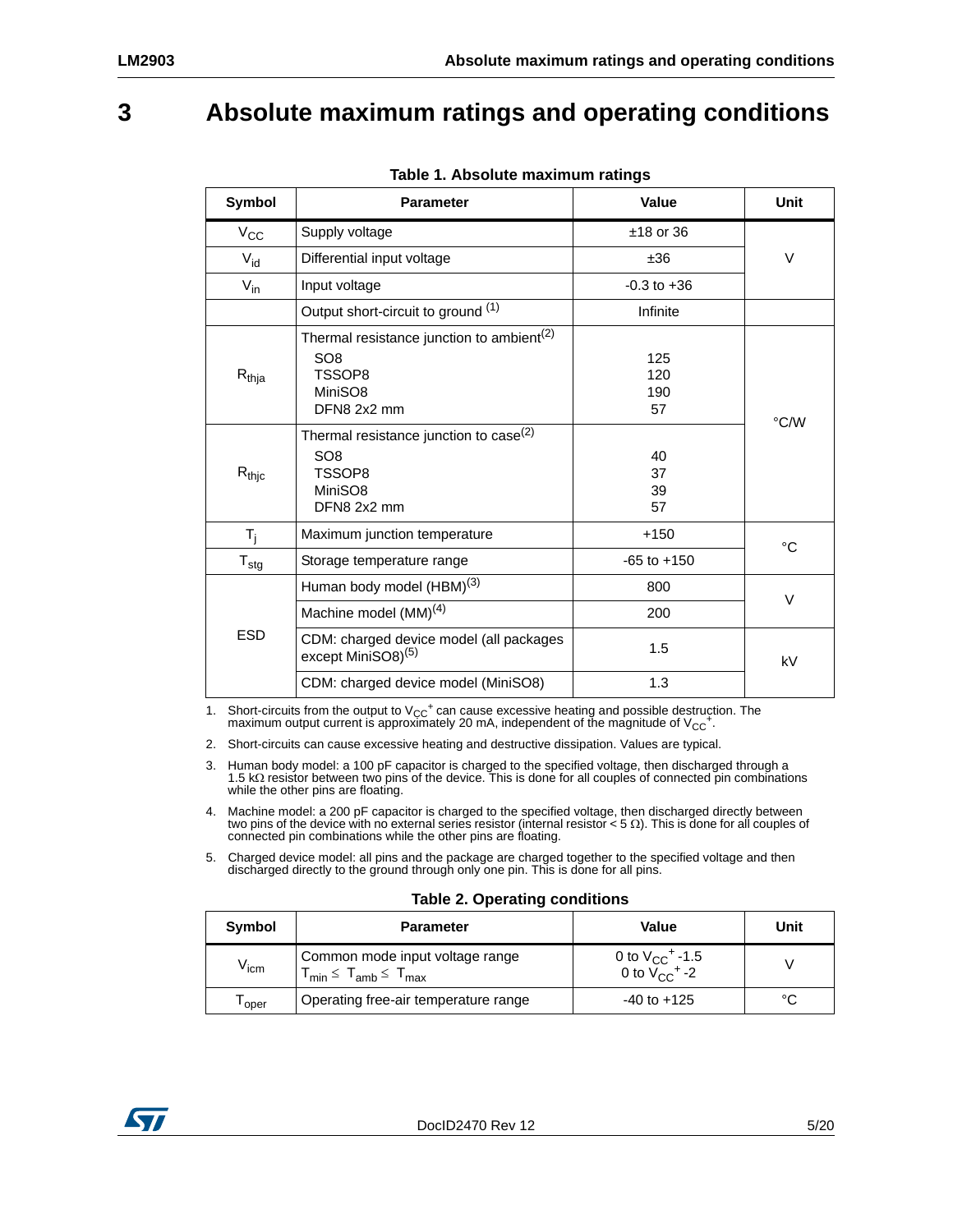### <span id="page-5-0"></span>**4 Electrical characteristics**

| Symbol            | <b>Parameter</b>                                                                                                                                                                                                | Min. | Typ.     | Max.                  | Unit     |
|-------------------|-----------------------------------------------------------------------------------------------------------------------------------------------------------------------------------------------------------------|------|----------|-----------------------|----------|
| $V_{i0}$          | Input offset voltage <sup>(1)</sup><br>$T_{min} \leq T_{amb} \leq T_{max}$                                                                                                                                      |      | 1        | $\overline{7}$<br>15  | mV       |
| $I_{io}$          | Input offset current<br>$T_{min} \leq T_{amb} \leq T_{max}$                                                                                                                                                     |      | 5        | 50<br>150             | nA       |
| $I_{ib}$          | Input bias current <sup>(2)</sup><br>$T_{min} \leq T_{amb} \leq T_{max}$                                                                                                                                        |      | 25       | 250<br>400            |          |
| $A_{vd}$          | Large signal voltage gain<br>$V_{CC}$ = 15 V, R <sub>L</sub> = 15 k $\Omega$ , V <sub>o</sub> = 1 to 11 V                                                                                                       | 25   | 200      |                       | V/mV     |
| $I_{\rm CC}$      | Supply current (all comparators)<br>$V_{CC}$ = 5 V, no load<br>$V_{CC}$ = 30 V, no load                                                                                                                         |      | 0.4<br>1 | 1<br>2.5              | mA       |
| $V_{\text{id}}$   | Differential input voltage <sup>(3)</sup>                                                                                                                                                                       |      |          | $V_{CC}$ <sup>+</sup> | V        |
| $V_{OL}$          | Low level output voltage ( $V_{id}$ = -1 V, $I_{sink}$ = 4 mA)<br>$T_{min} \leq T_{amb} \leq T_{max}$                                                                                                           |      | 250      | 400<br>700            | mV       |
| $I_{OH}$          | High level output current ( $V_{CC} = V_0 = 30$ V, $V_{id} = 1$ V)<br>$T_{min} \leq T_{amb} \leq T_{max}$                                                                                                       |      | 0.1      | 1                     | nA<br>μA |
| $I_{\text{sink}}$ | Output sink current ( $V_{id}$ = -1 V, $V_o$ = 1.5 V)                                                                                                                                                           | 6    | 16       |                       | mA       |
| $t_{res}$         | Small signal response time <sup>(4)</sup> (R <sub>L</sub> = 5.1 kΩ to V <sub>CC</sub> <sup>+</sup> )                                                                                                            |      | 1.3      |                       | μs       |
| $t_{rel}$         | Large signal response time <sup>(5)</sup><br>TTL input ( $V_{ref}$ = +1.4 V, R <sub>L</sub> = 5.1 kΩ to $V_{CC}$ <sup>+</sup> )<br>Output signal at 50 % of final value<br>Output signal at 95 % of final value |      |          | 500<br>1              | ns<br>μs |

### Table 3.  $V_{CC}^+$  = 5 V,  $V_{CC}^-$  = GND,  $T_{amb}$  = 25°C (unless otherwise specified)

1. At output switch point,  $V_O \approx 1.4$  V,  $R_S = 0 \Omega$  with  $V_{CC}^+$  from 5 V to 30 V, and over the full input common-mode range (0 V to  $V_{CC}^+$  –1.5 V).

2. The direction of the input current is out of the IC due to the PNP input stage. This current is essentially constant, independent of the state of the output, so no loading charge exists on the reference of input lines.

3. Positive excursions of input voltage may exceed the power supply level. As long as the other voltage remains within the common-mode range, the comparator provides a proper output state. The low input voltage state must not be less than –0.3 V (or 0.3 V below the negative power supply, if used).

4. The response time specified is for a 100 mV input step with 5 mV overdrive.

5. Maximum values are guaranteed by design and evaluation.

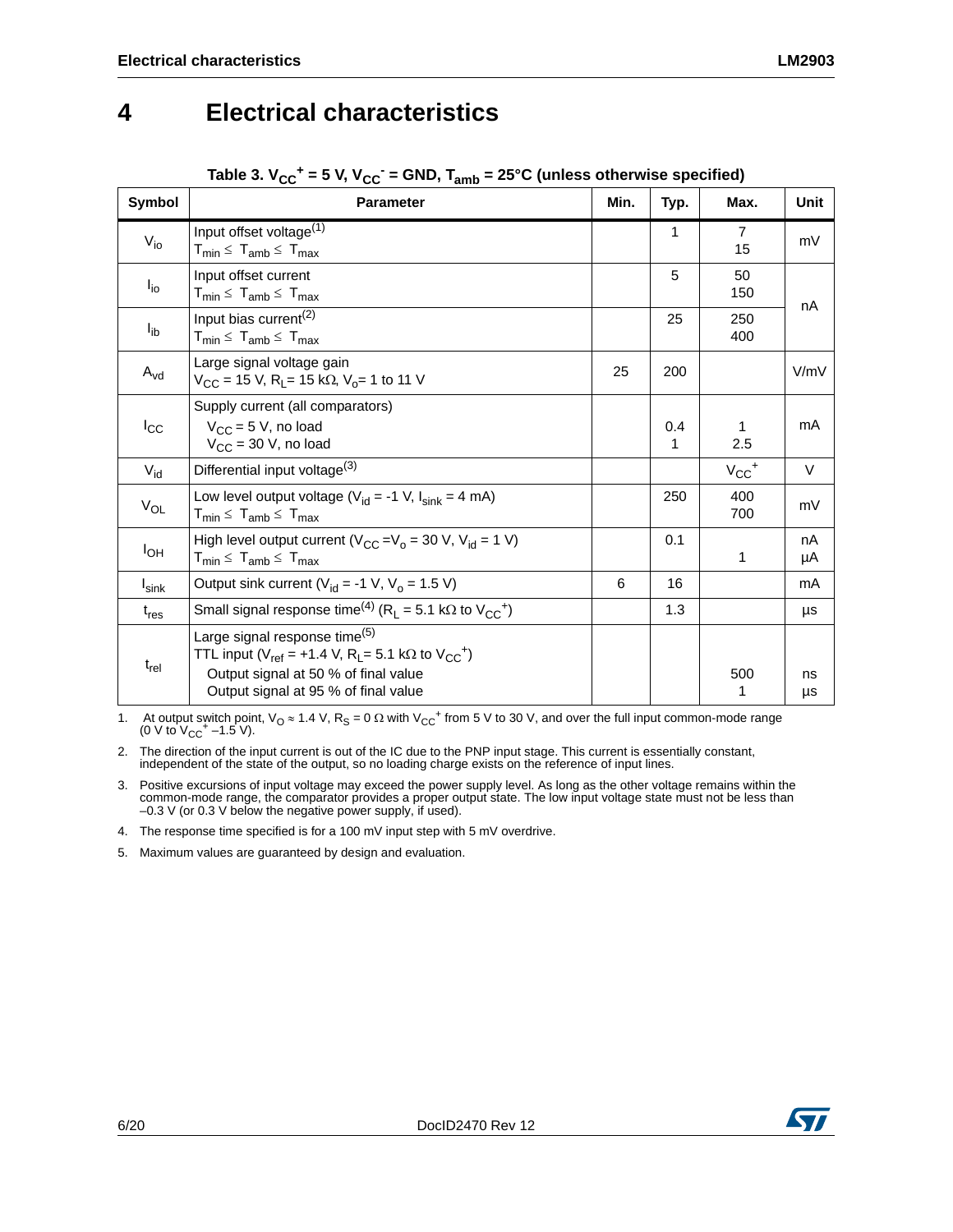

 **Figure 5. Output saturation voltage vs. output current**







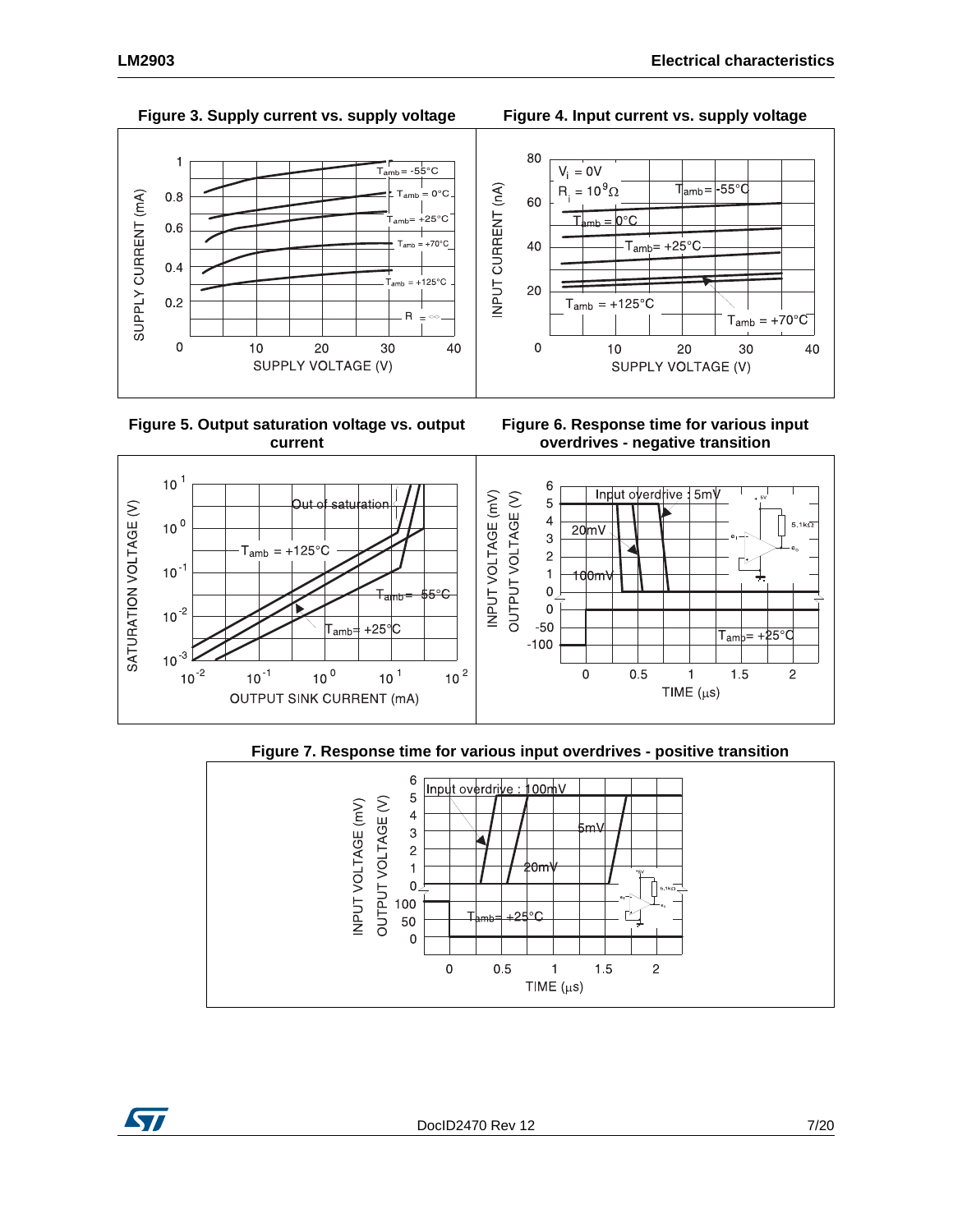# <span id="page-7-0"></span>**5 Typical application schematics**





Figure 12. Low frequency op-amp with boost Figure 13. Transducer amplifier



Figure 10. Driving TTL **Figure 11. Low frequency op-amp** 





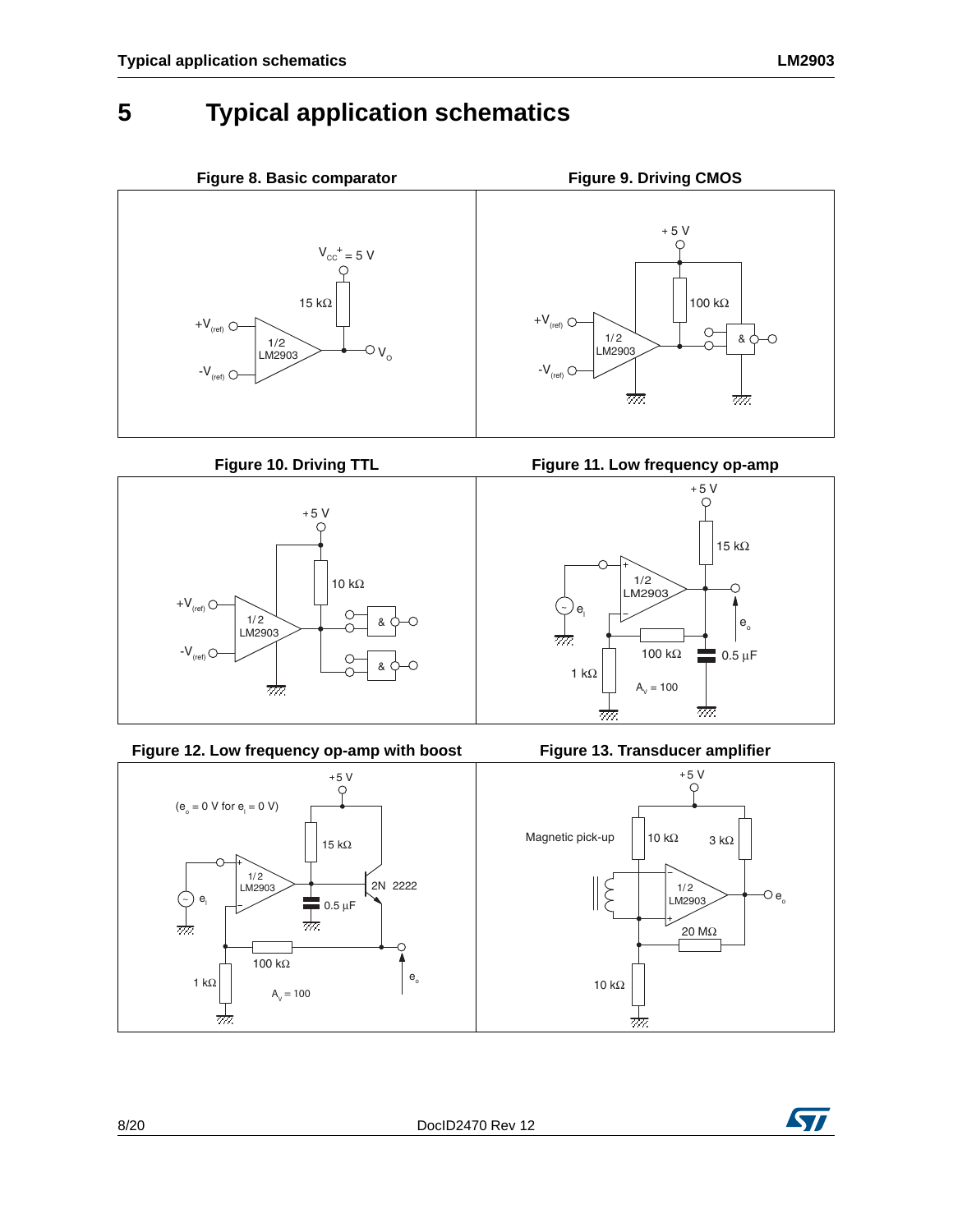



Figure 16. Limit comparator



Figure 18. Crystal controlled oscillator







**Figure 17. Split-supply applications - zero crossing detector**



**Figure 19. Comparator with a negative reference**

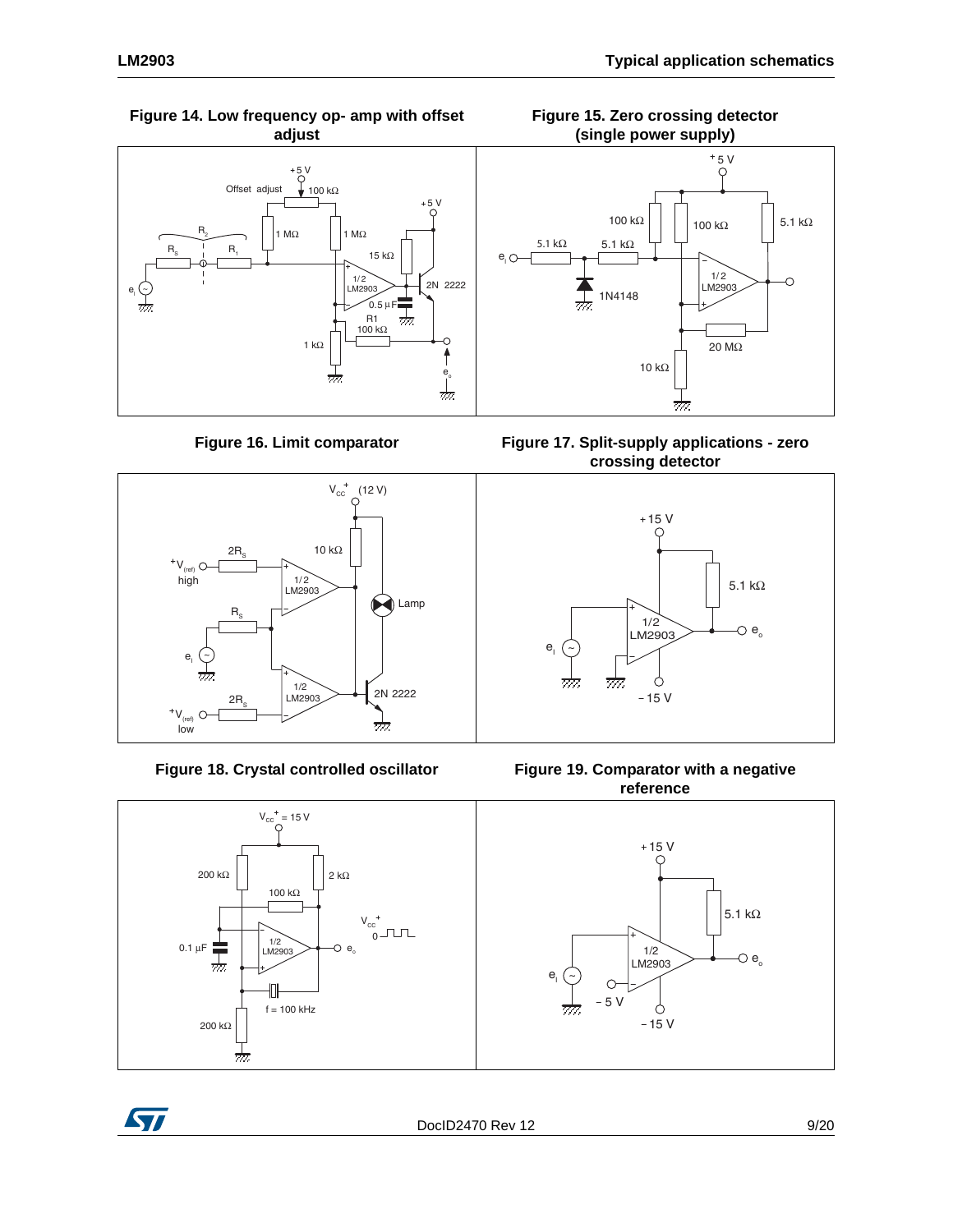

#### **Figure 21. Two-decade, high-frequency VCO**



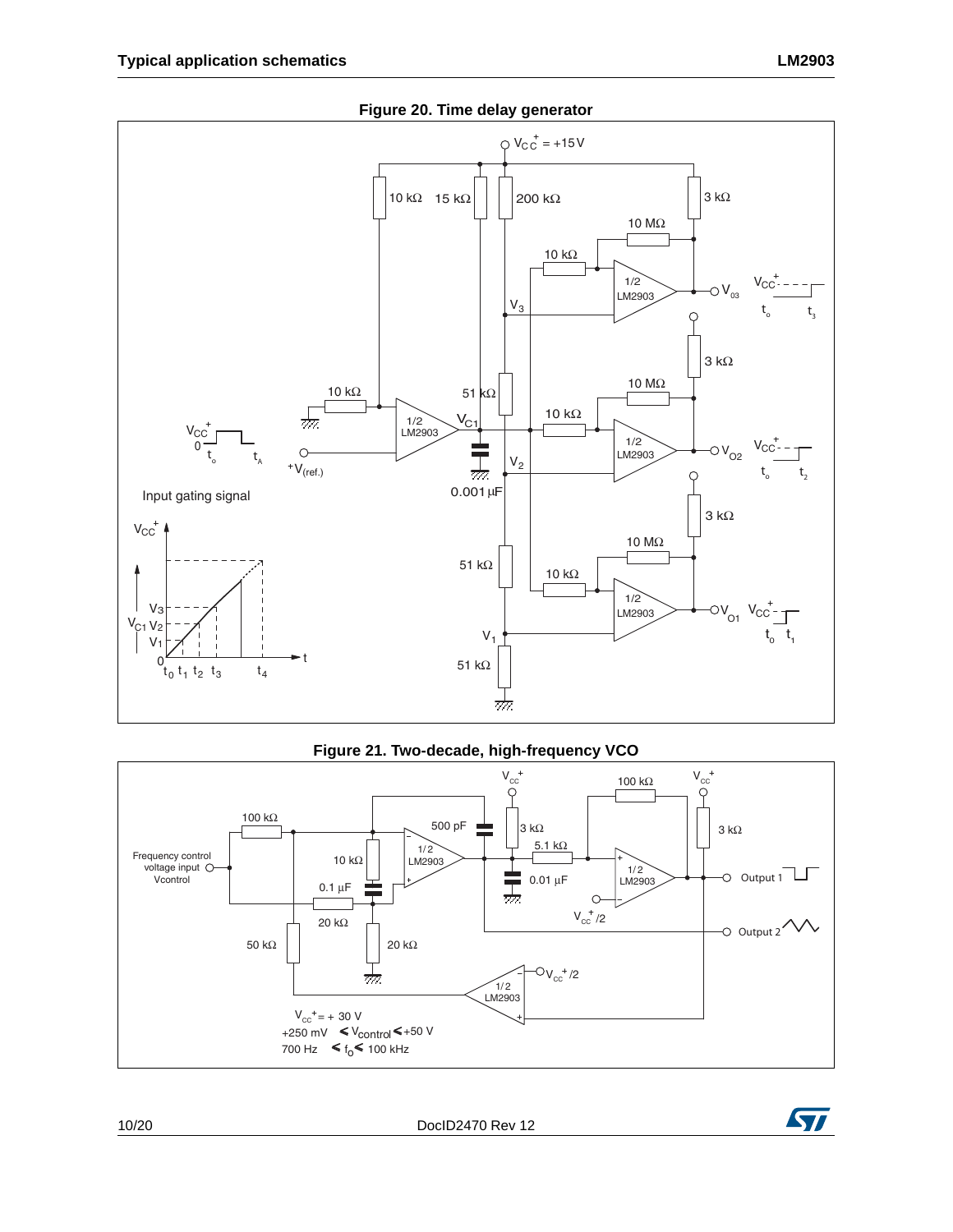# <span id="page-10-0"></span>**6 Package information**

In order to meet environmental requirements, ST offers these devic[es in different](http://www.st.com) grades of ECOPACK<sup>®</sup> packages, depending on their level of environmental compliance. ECOPACK<sup>®</sup> specifications, grade definitions and product status are available at: *www.st.com*. ECOPACK® is an ST trademark.

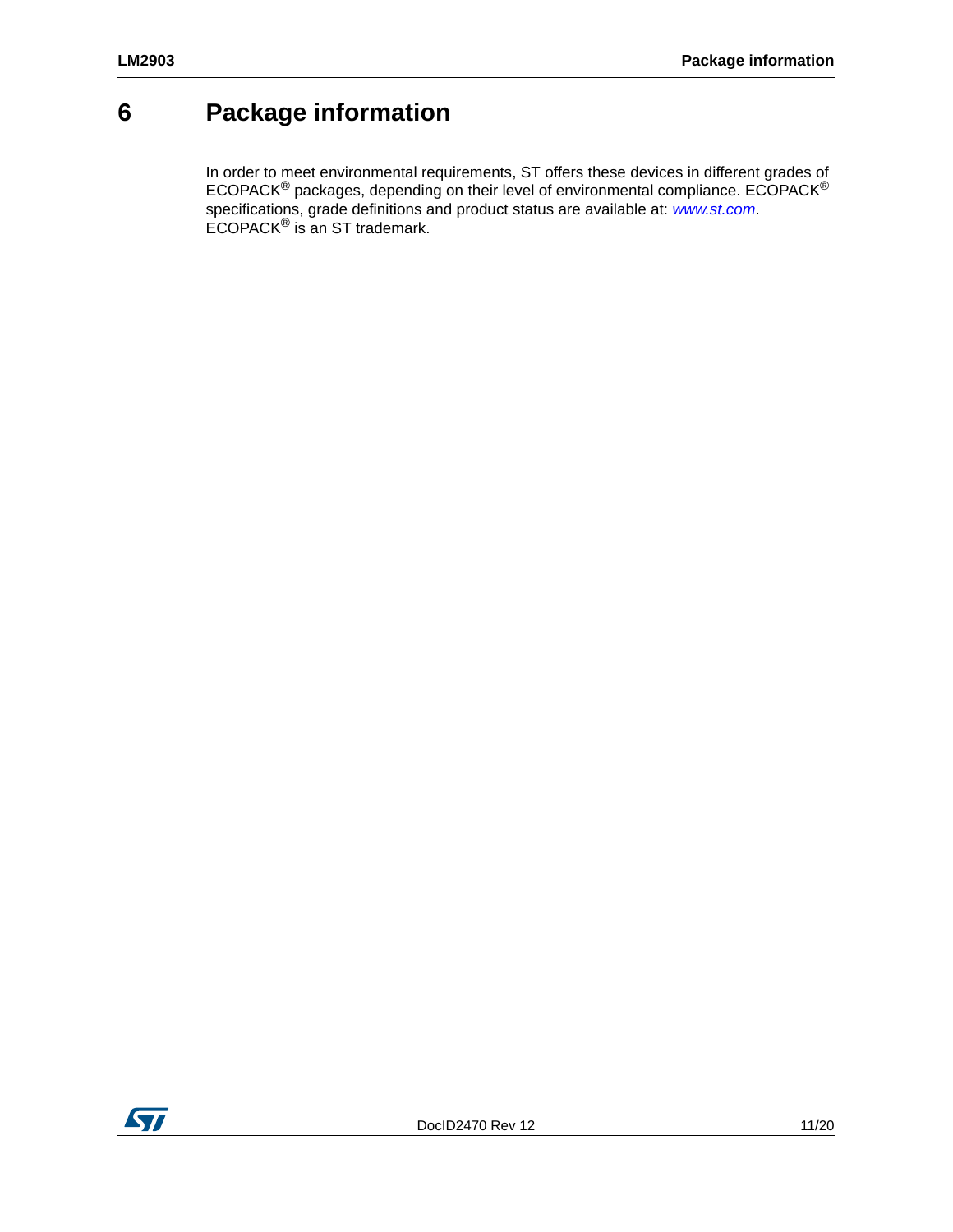### <span id="page-11-0"></span>**6.1 SO8 package information**



#### **Table 4. SO8 package mechanical data**

|                |             |                    |             | <b>Dimensions</b> |               |             |
|----------------|-------------|--------------------|-------------|-------------------|---------------|-------------|
| Ref.           |             | <b>Millimeters</b> |             |                   | <b>Inches</b> |             |
|                | Min.        | Typ.               | Max.        | Min.              | Typ.          | Max.        |
| A              |             |                    | 1.75        |                   |               | 0.069       |
| A <sub>1</sub> | 0.10        |                    | 0.25        | 0.004             |               | 0.010       |
| A2             | 1.25        |                    |             | 0.049             |               |             |
| b              | 0.28        |                    | 0.48        | 0.011             |               | 0.019       |
| C              | 0.17        |                    | 0.23        | 0.007             |               | 0.010       |
| D              | 4.80        | 4.90               | 5.00        | 0.189             | 0.193         | 0.197       |
| E              | 5.80        | 6.00               | 6.20        | 0.228             | 0.236         | 0.244       |
| E1             | 3.80        | 3.90               | 4.00        | 0.150             | 0.154         | 0.157       |
| e              |             | 1.27               |             |                   | 0.050         |             |
| h              | 0.25        |                    | 0.50        | 0.010             |               | 0.020       |
| L              | 0.40        |                    | 1.27        | 0.016             |               | 0.050       |
| L1             |             | 1.04               |             |                   | 0.040         |             |
| $\mathsf{k}$   | $1^{\circ}$ |                    | $8^{\circ}$ | $1^{\circ}$       |               | $8^{\circ}$ |
| ccc            |             |                    | 0.10        |                   |               | 0.004       |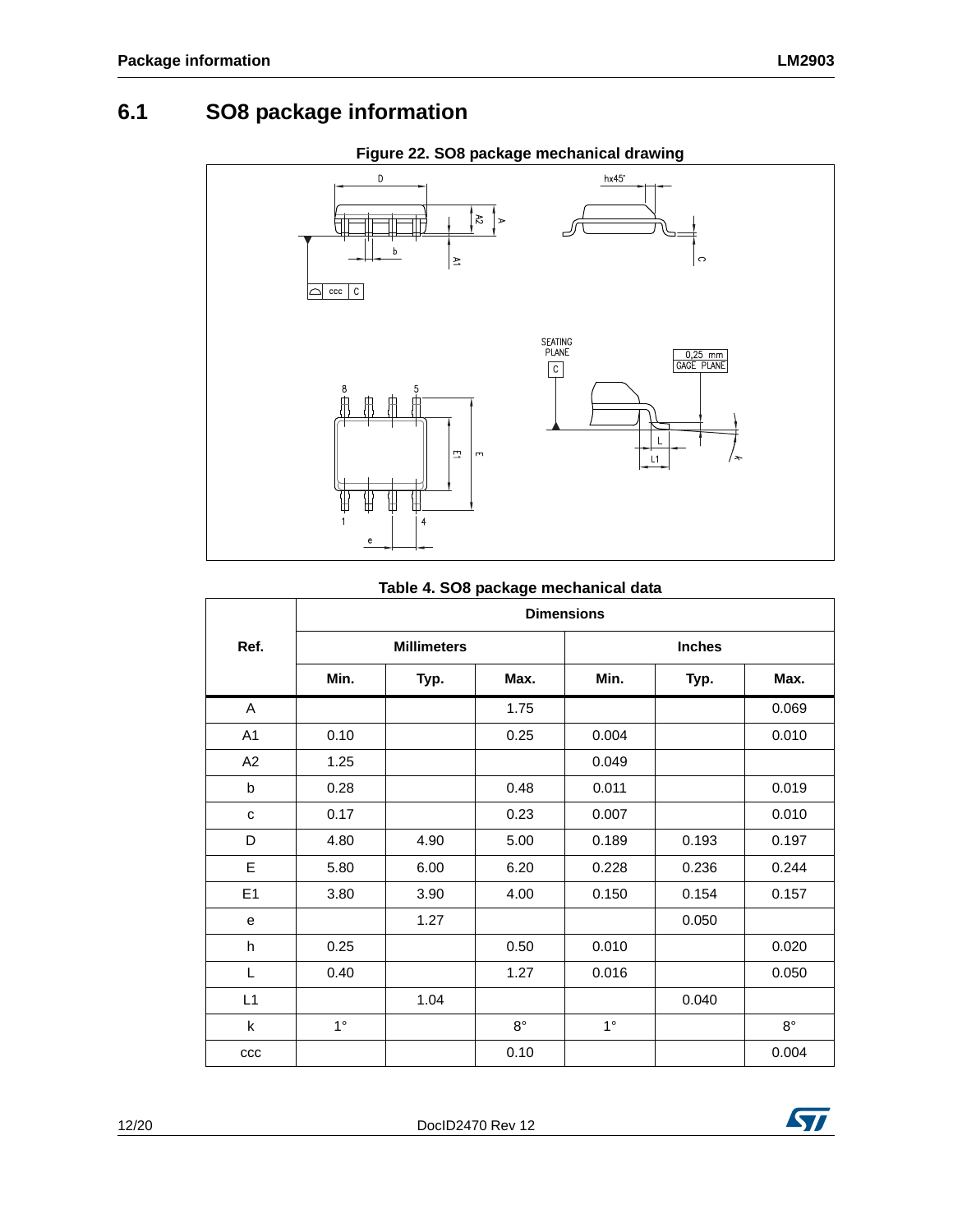### <span id="page-12-0"></span>**6.2 TSSOP8 package information**



#### **Figure 23. TSSOP8 package mechanical drawing**

#### **Table 5. TSSOP8 package mechanical data**

|                | <b>Dimensions</b> |                    |             |             |               |             |  |
|----------------|-------------------|--------------------|-------------|-------------|---------------|-------------|--|
| Ref.           |                   | <b>Millimeters</b> |             |             | <b>Inches</b> |             |  |
|                | Min.              | Typ.               | Max.        | Min.        | Typ.          | Max.        |  |
| A              |                   |                    | 1.20        |             |               | 0.047       |  |
| A <sub>1</sub> | 0.05              |                    | 0.15        | 0.002       |               | 0.006       |  |
| A2             | 0.80              | 1.00               | 1.05        | 0.031       | 0.039         | 0.041       |  |
| b              | 0.19              |                    | 0.30        | 0.007       |               | 0.012       |  |
| C              | 0.09              |                    | 0.20        | 0.004       |               | 0.008       |  |
| D              | 2.90              | 3.00               | 3.10        | 0.114       | 0.118         | 0.122       |  |
| E              | 6.20              | 6.40               | 6.60        | 0.244       | 0.252         | 0.260       |  |
| E1             | 4.30              | 4.40               | 4.50        | 0.169       | 0.173         | 0.177       |  |
| e              |                   | 0.65               |             |             | 0.0256        |             |  |
| k              | $0^{\circ}$       |                    | $8^{\circ}$ | $0^{\circ}$ |               | $8^{\circ}$ |  |
| L              | 0.45              | 0.60               | 0.75        | 0.018       | 0.024         | 0.030       |  |
| L1             |                   | 1                  |             |             | 0.039         |             |  |
| aaa            |                   |                    | 0.10        |             |               | 0.004       |  |

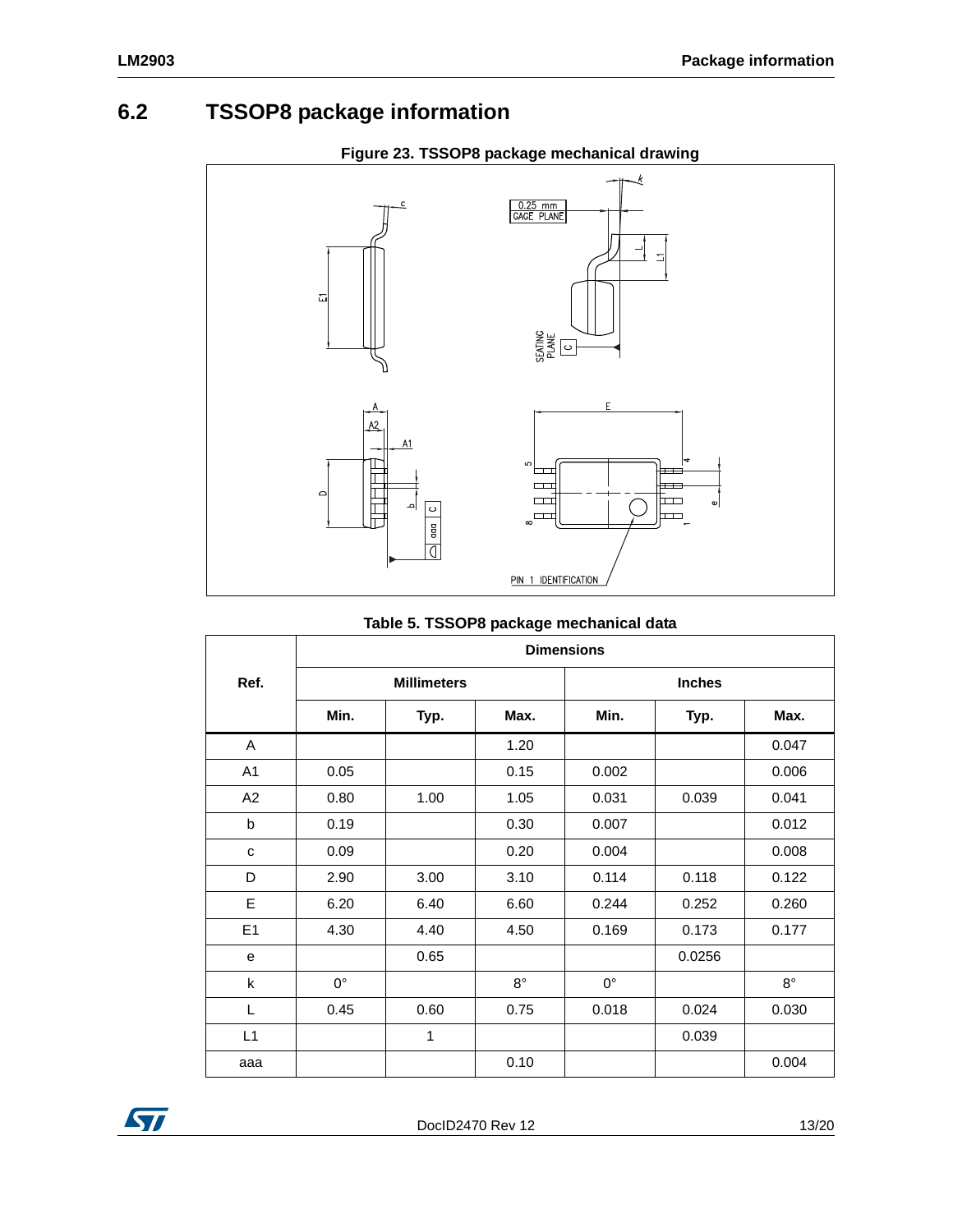### <span id="page-13-0"></span>**6.3 MiniSO8 package information**



### **Table 6. MiniSO8 package mechanical data**

|                | <b>Dimensions</b> |                    |             |                |               |             |  |
|----------------|-------------------|--------------------|-------------|----------------|---------------|-------------|--|
| Ref.           |                   | <b>Millimeters</b> |             |                | <b>Inches</b> |             |  |
|                | Min.              | Typ.               | Max.        | Min.           | Typ.          | Max.        |  |
| A              |                   |                    | 1.1         |                |               | 0.043       |  |
| A1             | 0                 |                    | 0.15        | 0              |               | 0.006       |  |
| A <sub>2</sub> | 0.75              | 0.85               | 0.95        | 0.030          | 0.033         | 0.037       |  |
| b              | 0.22              |                    | 0.40        | 0.009          |               | 0.016       |  |
| C              | 0.08              |                    | 0.23        | 0.003          |               | 0.009       |  |
| D              | 2.80              | 3.00               | 3.20        | 0.11           | 0.118         | 0.126       |  |
| E              | 4.65              | 4.90               | 5.15        | 0.183          | 0.193         | 0.203       |  |
| E <sub>1</sub> | 2.80              | 3.00               | 3.10        | 0.11           | 0.118         | 0.122       |  |
| e              |                   | 0.65               |             |                | 0.026         |             |  |
| L              | 0.40              | 0.60               | 0.80        | 0.016          | 0.024         | 0.031       |  |
| L1             |                   | 0.95               |             |                | 0.037         |             |  |
| L2             |                   | 0.25               |             |                | 0.010         |             |  |
| k              | $0^{\circ}$       |                    | $8^{\circ}$ | 0 <sup>°</sup> |               | $8^{\circ}$ |  |
| ccc            |                   |                    | 0.10        |                |               | 0.004       |  |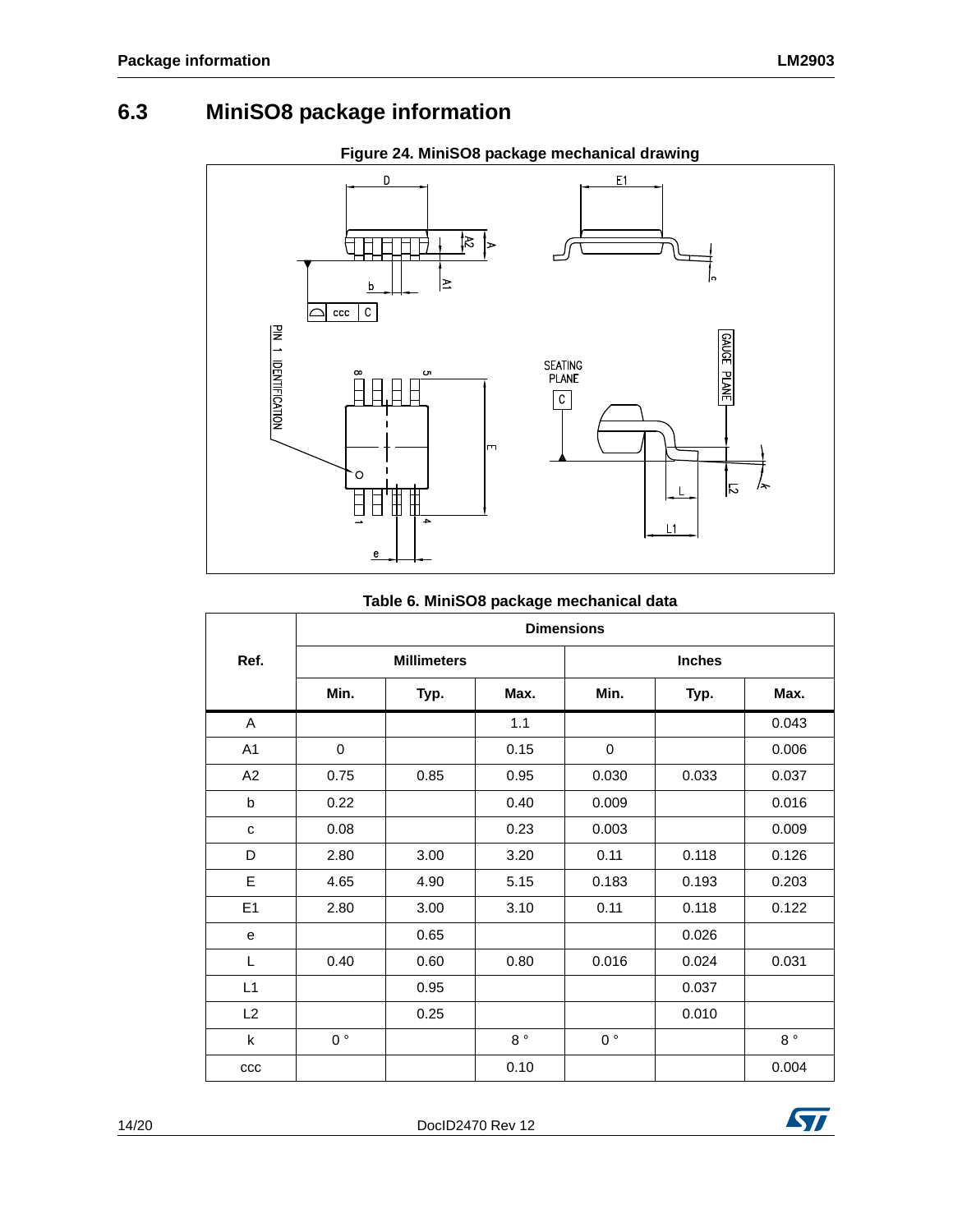### <span id="page-14-0"></span>**6.4 DFN8 2x2 package mechanical data (LM2903Q2T)**



#### **Figure 25. DFN8 2x2x0.6 mm package mechanical drawing (pitch 0.5 mm)**

|                | <b>Dimensions</b> |                    |      |       |               |       |  |
|----------------|-------------------|--------------------|------|-------|---------------|-------|--|
| Ref.           |                   | <b>Millimeters</b> |      |       | <b>Inches</b> |       |  |
|                | Min.              | Typ.               | Max. | Min.  | Typ.          | Max.  |  |
| A              | 0.51              | 0.55               | 0.60 | 0.020 | 0.022         | 0.024 |  |
| A <sub>1</sub> |                   |                    | 0.05 |       |               | 0.002 |  |
| A <sub>3</sub> |                   | 0.15               |      |       | 0.006         |       |  |
| b              | 0.18              | 0.25               | 0.30 | 0.007 | 0.010         | 0.012 |  |
| D              | 1.85              | 2.00               | 2.15 | 0.073 | 0.079         | 0.085 |  |
| D <sub>2</sub> | 1.45              | 1.60               | 1.70 | 0.057 | 0.063         | 0.067 |  |
| E              | 1.85              | 2.00               | 2.15 | 0.073 | 0.079         | 0.085 |  |
| E <sub>2</sub> | 0.75              | 0.90               | 1.00 | 0.030 | 0.035         | 0.039 |  |
| e              |                   | 0.50               |      |       | 0.020         |       |  |
| L              |                   |                    | 0.50 |       |               | 0.020 |  |
| ddd            |                   |                    | 0.08 |       |               | 0.003 |  |

#### **Table 7. DFN8 2x2x0.6 mm package mechanical data (pitch 0.5 mm)**

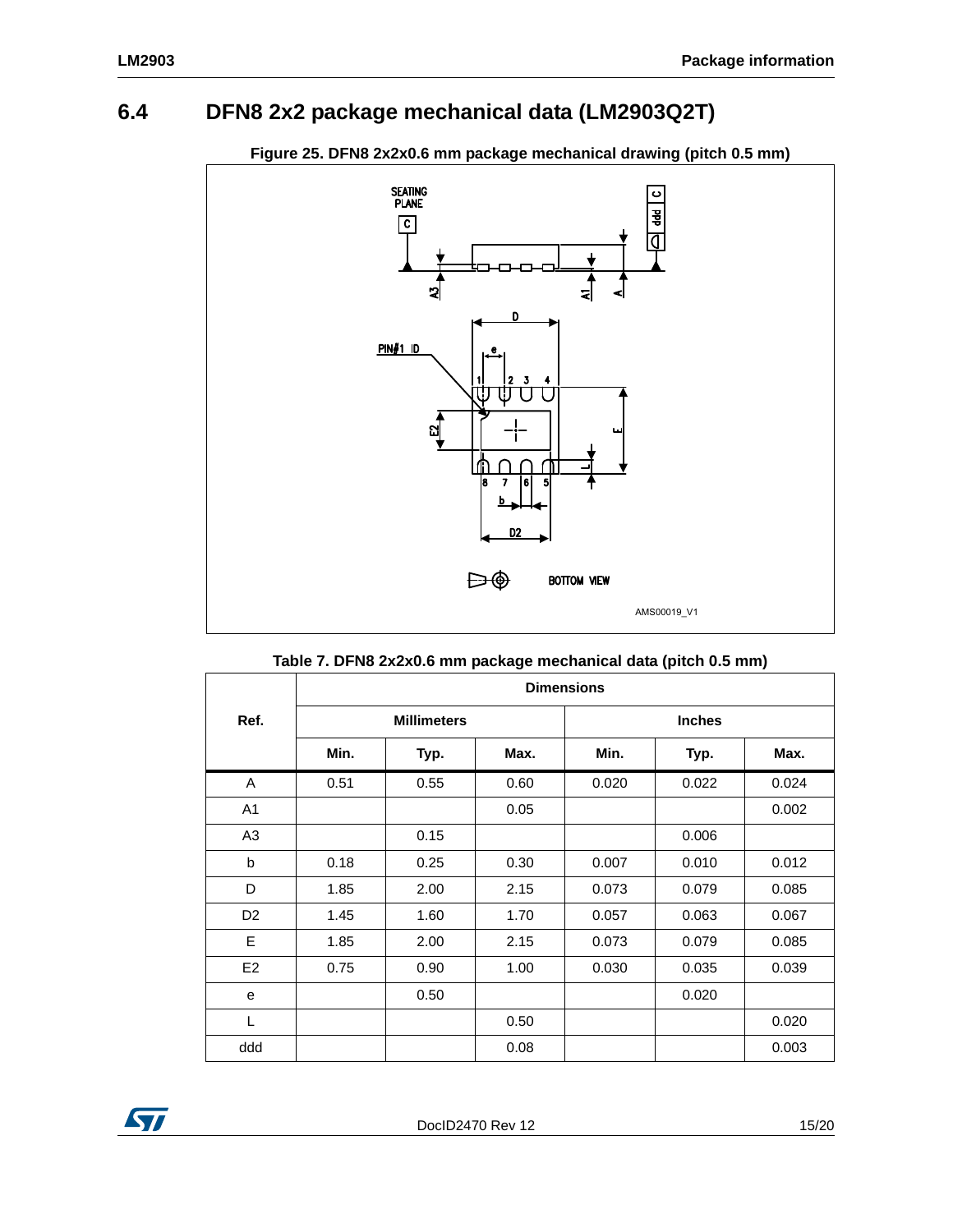

### **Figure 26. DFN8 2x2x0.6 mm footprint recommendation**

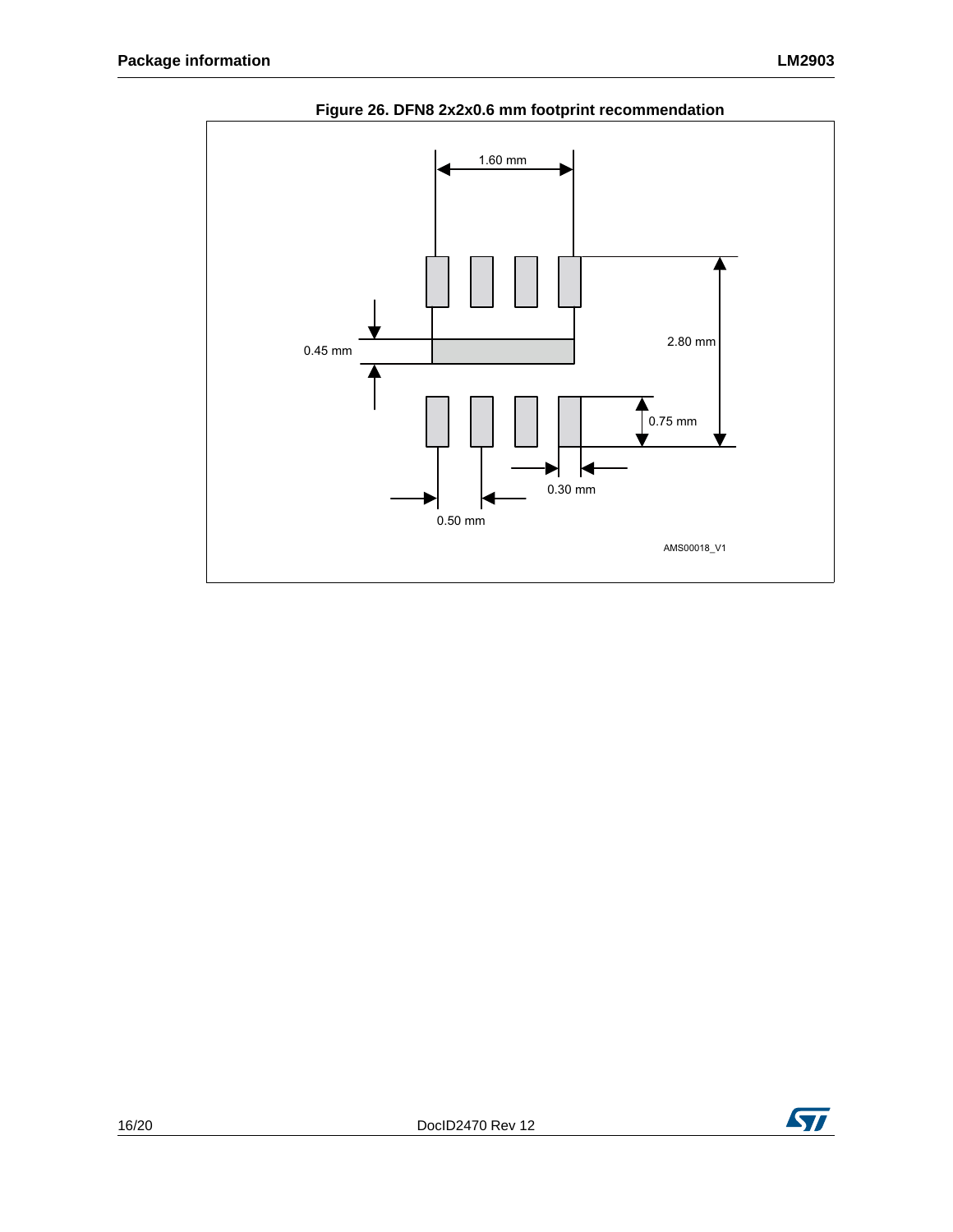### <span id="page-16-0"></span>**6.5 DFN8 2x2 package mechanical data (LM2903YQ3T)**



#### **Figure 27. DFN8 2x2 mm wettable flanks package mechanical drawing**

|                | <b>Dimensions</b> |                    |      |       |               |       |  |
|----------------|-------------------|--------------------|------|-------|---------------|-------|--|
| Ref.           |                   | <b>Millimeters</b> |      |       | <b>Inches</b> |       |  |
|                | Min.              | Typ.               | Max. | Min.  | Typ.          | Max.  |  |
| A              | 0.70              | 0.75               | 0.80 | 0.027 | 0.029         | 0.031 |  |
| A1             |                   | 0.10               |      |       | 0.003         |       |  |
| b              | 0.20              | 0.25               | 0.30 | 0.007 | 0.009         | 0.011 |  |
| D              | 1.95              | 2.00               | 2.05 | 0.076 | 0.078         | 0.080 |  |
| D <sub>1</sub> | 0.80              | 0.90               | 1.00 | 0.031 | 0.035         | 0.039 |  |
| E              | 1.95              | 2.00               | 2.05 | 0.076 | 0.078         | 0.080 |  |
| E1             | 1.50              | 1.60               | 1.70 | 0.059 | 0.062         | 0.066 |  |
| e              |                   | 0.50               |      |       | 0.019         |       |  |
| F              |                   | 0.05               |      |       | 0.001         |       |  |
| G              | 0.25              | 0.30               | 0.35 | 0.009 | 0.011         | 0.013 |  |
| aaa            |                   | 0.10               |      |       | 0.003         |       |  |



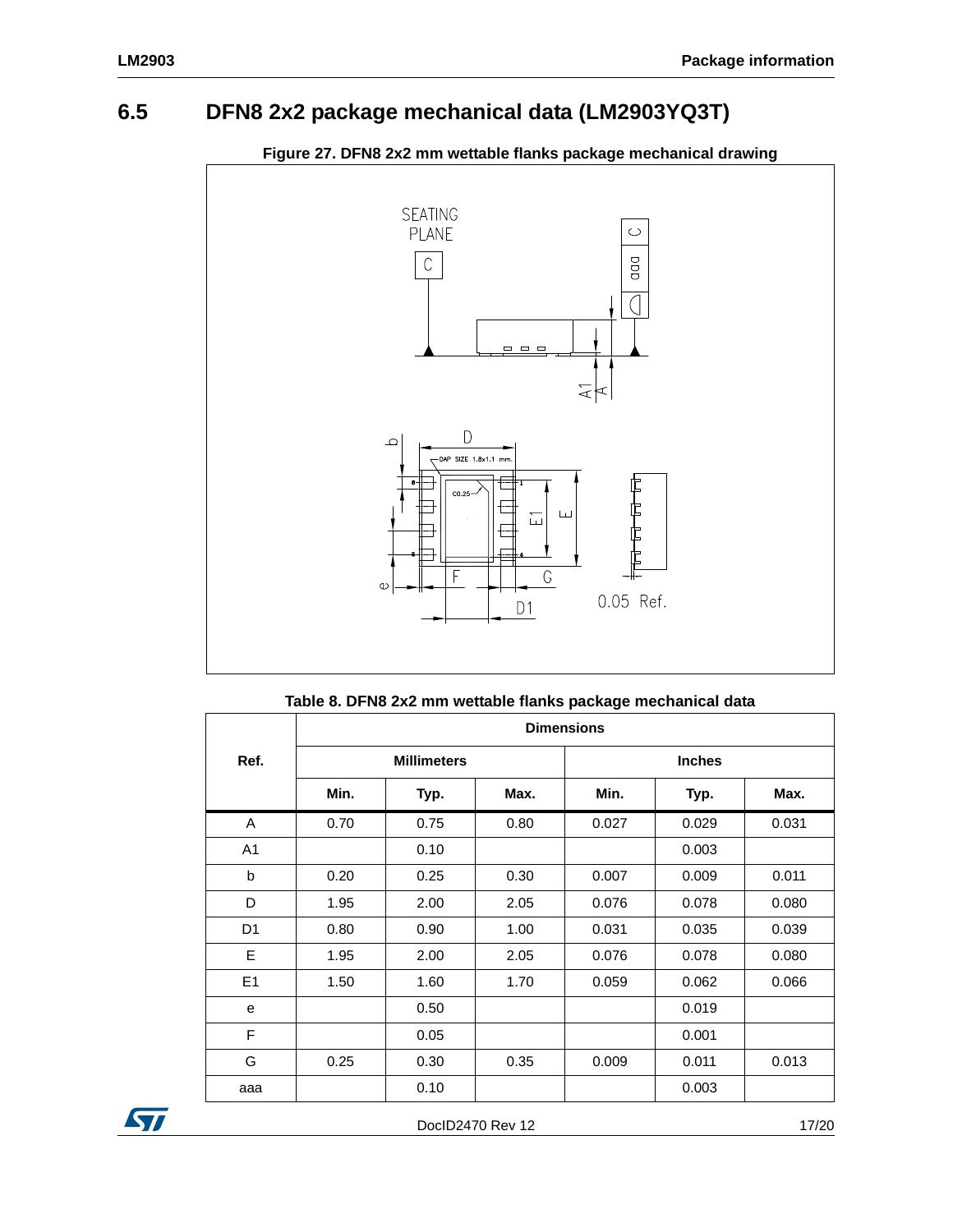# <span id="page-17-0"></span>**7 Ordering information**

| Order code                | <b>Temperature</b><br>range | Package                               | Packing                  | <b>Marking</b>   |
|---------------------------|-----------------------------|---------------------------------------|--------------------------|------------------|
| LM2903D/DT                |                             | SO <sub>8</sub>                       | Tube or tape and<br>reel | 2903             |
| LM2903YDT $(1)$           | $-40$ °C to $+125$ °C       | SO <sub>8</sub><br>(automotive grade) | Tape and reel            | 2903Y            |
| LM2903PT                  |                             | TSSOP8                                |                          | 2903             |
| LM2903YPT <sup>(1)</sup>  |                             | TSSOP8<br>(automotive grade)          |                          | 2903Y            |
| LM2903YST <sup>(1)</sup>  |                             | MiniSO8<br>(automotive grade)         |                          | K419             |
| LM2903Q2T                 |                             | DFN8 2x2 mm                           |                          | K <sub>1</sub> Z |
| LM2903YQ3T <sup>(1)</sup> |                             | DFN8 2x2 mm<br>wettable flanks        |                          | K <sub>5</sub> M |

**Table 9. Order codes**

<span id="page-17-1"></span>1. Qualified and characterized according to AEC Q100 and Q003 or equivalent, advanced screening according to AEC Q001 & Q 002 or equivalent.

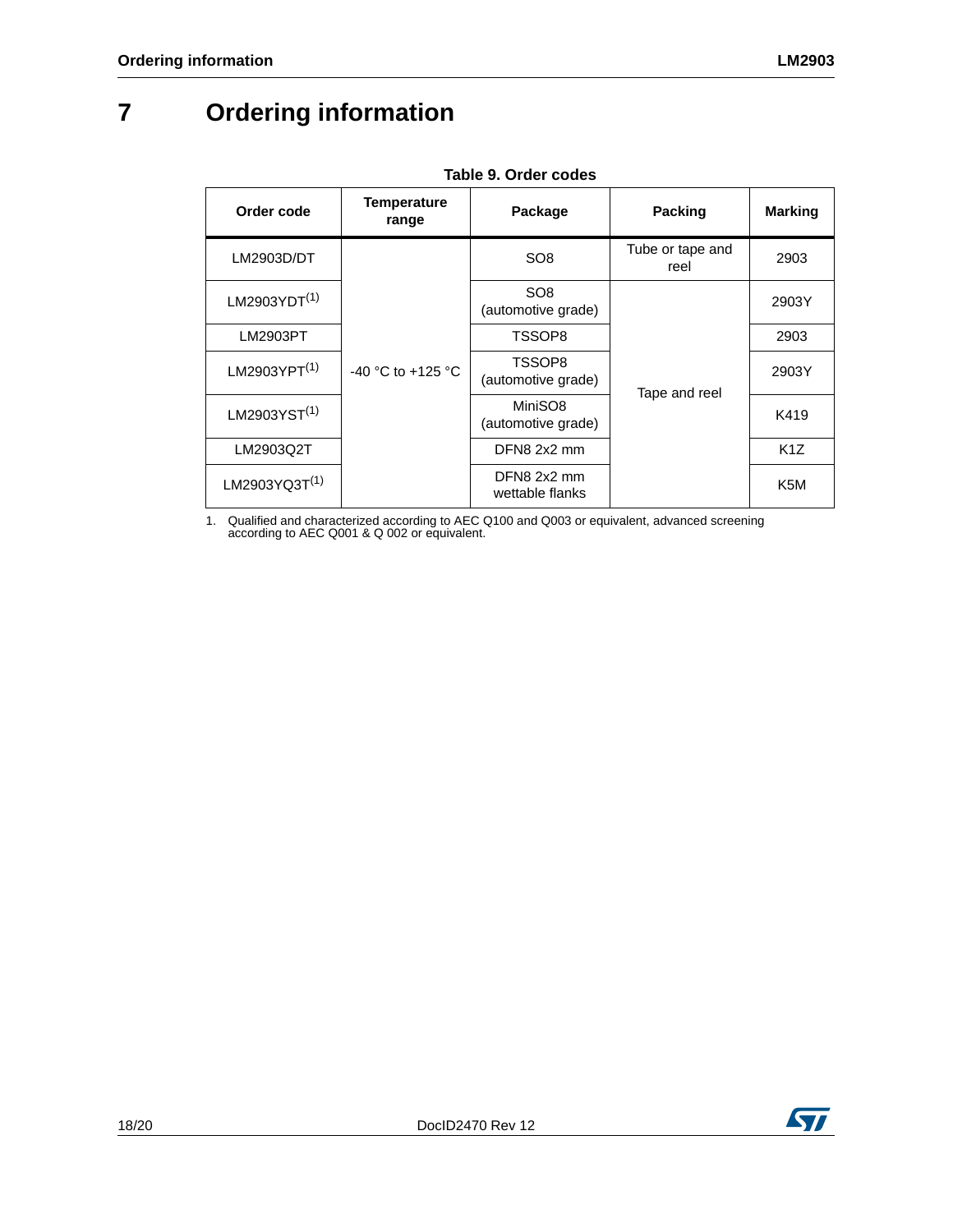# <span id="page-18-0"></span>**8 Revision history**

| <b>Date</b> | <b>Revision</b> | <b>Changes</b>                                                                                                                                                                                                                                                                                   |
|-------------|-----------------|--------------------------------------------------------------------------------------------------------------------------------------------------------------------------------------------------------------------------------------------------------------------------------------------------|
| 15-Jun-2003 | 1               | Initial release.                                                                                                                                                                                                                                                                                 |
| 2-May-2005  | $\overline{2}$  | PPAP references inserted in the datasheet see table order code p1.                                                                                                                                                                                                                               |
| 8-Aug-2005  | 3               | Electrical characteristics table corrected (see Table 3 on page 5).<br>Pin connections diagram moved to cover page.<br>Lead-free package information added.                                                                                                                                      |
| 27-Oct-2005 | 4               | PPAP part number added in Table 9: Order codes.                                                                                                                                                                                                                                                  |
| 11-May-2007 | 5               | ESD tolerance added in Table 1: Absolute maximum ratings on page<br>4.                                                                                                                                                                                                                           |
| 17-Jan-2008 | 6               | Added $R_{thia}$ and $R_{thic}$ , and ESD CDM parameters in Table 1:<br>Absolute maximum ratings.<br>Removed V <sub>icm</sub> from electrical characteristics in Table 3.<br>Reformatted package information in Section 6.<br>Added footnotes for automotive grade parts in Table 9: Order codes |
| 21-Feb-2008 | 7               | Corrected SO-8 package mechanical data. Dimension E in drawing<br>was marked H in table.<br>Corrected revision history (revision 6 is of January 2008, not January<br>2007).                                                                                                                     |
| 03-Dec-2009 | 8               | Added pin description on cover page.                                                                                                                                                                                                                                                             |
| 16-Feb-2012 | 9               | Removed LM2903YD order code from Table 9.                                                                                                                                                                                                                                                        |
| 05-Dec-2012 | 10              | Added the DFN8 package<br>Small modifications to Figure 2 and Table 1.                                                                                                                                                                                                                           |
| 21-Nov-2013 | 11              | Added MiniSO8 package<br><b>Added Related products</b><br>Table 1: updated R <sub>thic</sub> and CDM information for MIniSO8<br>Table 9: added order code LM2903YST for MiniSO8 (automotive<br>grade).<br>Updated disclaimer                                                                     |
| 15-Nov-2017 | 12              | Added new RPN LM2903YQ3T Table 9: Order codes, and new<br>Section 6.5: DFN8 2x2 package mechanical data (LM2903YQ3T).<br>Removed DIP8 package.                                                                                                                                                   |

#### **Table 10. Document revision history**